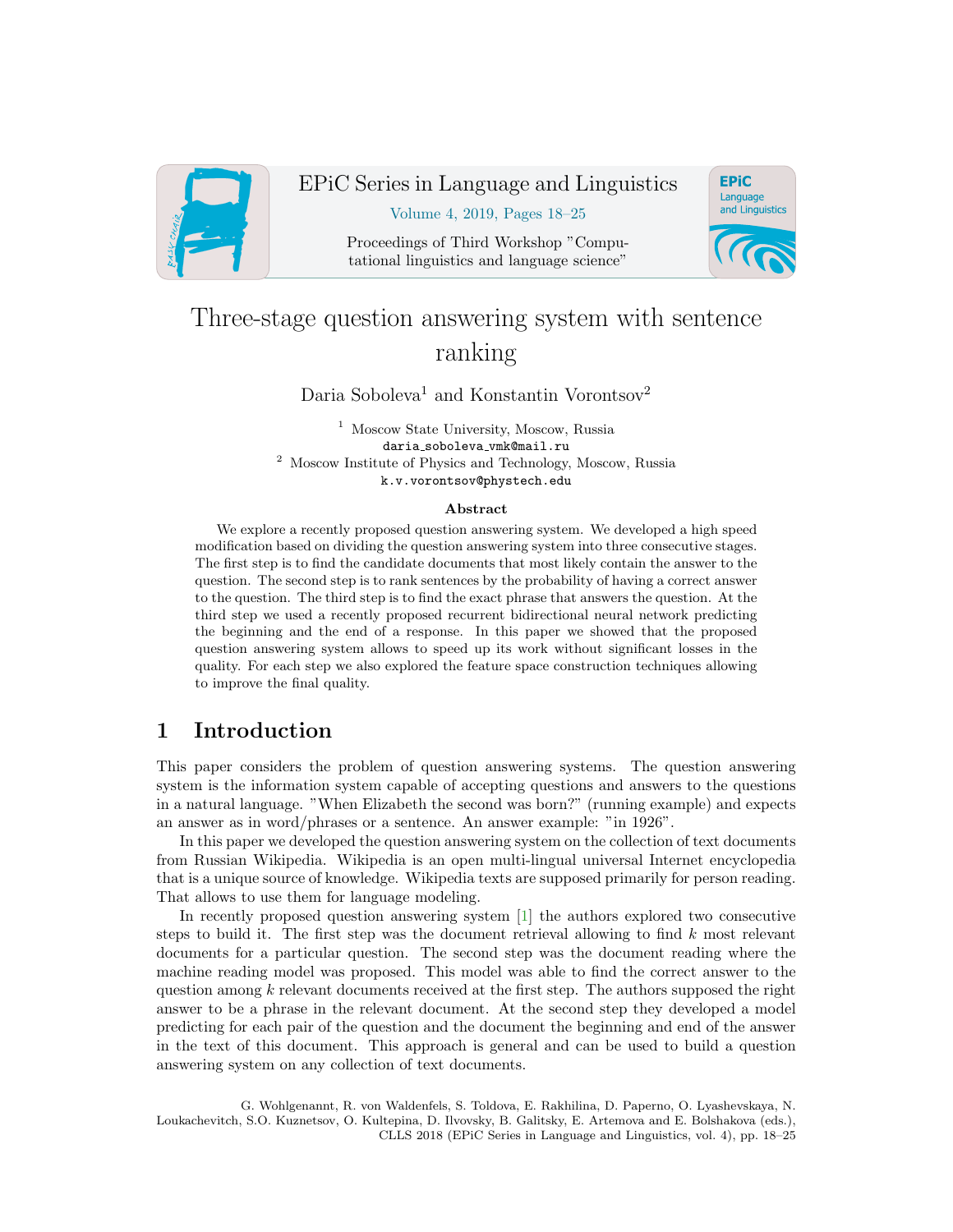We proposed a similar question answering system for Russian language collection of text documents adding the third step for ranking the sentences in the k most relevant documents. The third step allowed us to accelerate the model implementation phase without losing much quality.

We also explored the features space construction techniques based on lexical and semantic similarity between the question and the document at the second and the third step. These features improved the third step model by 10–15% performing on the second step closely to the 100% quality.

### 2 Related Work

In the early 1960 the question answering system was the search engine finding an answer to the question in the collection of unstructured data. Scientists have suggested that computers should help people answer the questions using natural language. At that time the question answering system was a set of simple rules  $[11]$ . Today the question answering system does not fit into the set of the simple rules due to the active growth of information technologies and knowledge bases.

There are large series of studies of question answering systems at the TREC conference. In paper [\[12\]](#page-7-1) authors proposed to build a question answering system with information retrieval techniques. They decided to use a non linear ranking model LambdaMART to rank answer candidates.

Most well-known companies like Facebook, Microsoft, IBM and Google participate in the development of modern question answering systems [\[1,](#page-6-0) [2,](#page-6-1) [3,](#page-6-2) [4,](#page-6-3) [5\]](#page-7-2).

One of the most recent works was published by Facebook [\[1\]](#page-6-0). They proposed a method of question answering system construction based on two successive steps.

The first step was document retrieval finding  $k$  most relevant documents for a particular question. This step allows authors to focus on reading only those documents that were likely to be relevant to the question. Document retrieval step used inverted index lookup followed by term vector model scoring. The authors also proposed a method adding n-grams to the search model showed an improvement of the document retrieval step.

The second step was based on the exact phrase searching which is the answer to the question among the k most relevant documents found in the first step. For this purpose the question and the document were encoded using two bidirectional recurrent neural networks [\[7\]](#page-7-3). Basic features were Word2Vec the question and the document representations. The authors also considered a set of additional features to encode the document. They used part-of-speech, named entity recognition tags, term frequency features and the set of presence of words from the document in the question indicators.

All features were concatenated into a single vector as the encoding model input. Finally two independent classifiers were constructed to predict the beginning and the end of the answer.

The authors explored the multiple sets of English language datasets like SQuAD [\[6\]](#page-7-4) and CNN/Daily Mail[\[2\]](#page-6-1).

The General approach as well as the high quality on the above data allow to use and develop such an approach to the construction of the question answering system in Russian language.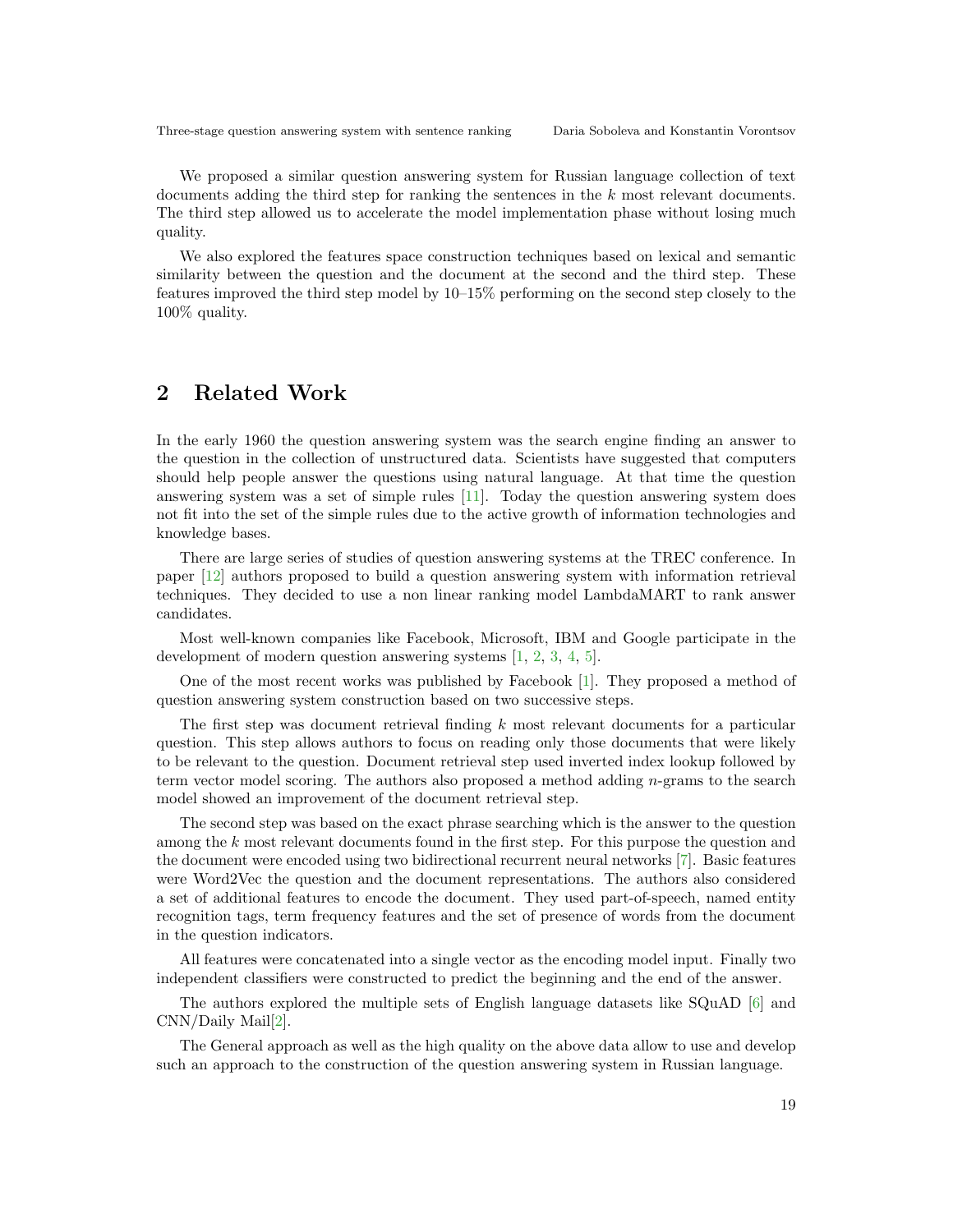### 3 Proposed method

In the following we provide the proposed method step-by-step description: (1) Document Retrieval for finding relevant documents, (2) Sentences Ranking to rank sentences in the documents found at the first step and (3) Sentence Reader for extracting answers from a first sentence in the ordered list or from the small set of the first ordered sentences.

#### 3.1 Document Retrieval

Construction the first step model consider a set of classical search algorithms. A set of k relevant documents built by the best model will be passed to the next step. We decided to pass  $k = 10$ most relevant documents.

Similarly to [\[1\]](#page-6-0) consider classical models used inverted index lookup followed by term vector model scoring function<sup>[1](#page-2-0)</sup>. Type of scoring function is very important in building such a system. Thus we decided to compare models with different scoring functions. Our first model (TF) determines the relevance between the question and the document by the frequency of intersections between the words in the question and the document. A similar model (TF unique) uses intersections of unique words from the question and the document as a proximity. Model (TF-IDF) adds to (TF) model an information about the importance of words from the question. The model (BM25) is a modification of (TF-IDF) model with the priori relevance document information addition [\[8\]](#page-7-5).

Such models often use coincidence not only by words but also by  $n$ -grams. In our experiments adding n-grams did not significantly affect the result. The  $(BM25)$  model accuracy by questions was close to 100% and we decided not to complicate it more passing the result of it work to the next step.

#### 3.2 Sentences Ranking

Our Sentences Ranking model is used to accelerate the third step model by ranking sentences by the score determined by the relevance between the question and the sentence.

We decided to extract lexical and semantic similarity features between the question and the sentence candidate. Our lexical features were based on the textual coincidence of the question and the sentence words. Semantic features were used to compare the question and the sentence semantics.

We considered the following lexical features: (BM25), (TF-IDF), percentage (TF-\%) and number (TF\_count) of common words between the sentence and the question.

Our first semantic feature was based on the Word2Vec model [\[9\]](#page-7-6) pre-trained on the Russian Wikipedia text collection<sup>[2](#page-2-1)</sup>. The feature was the cosine distance between the mean question vector and the mean sentence vector.

We proposed a method constructing a semantic feature based on the question type and the most common named entity recognition tag  $[10]$  in the answers to this type of question. We considered a set of different techniques to determine a question type. In the first technique the question type was the interrogative pronoun occurred in the question. Thus we found around 13 different question types (Who, When, Where, How much, Why etc.). The second technique proposes the question type to be a pair of interrogative pronoun and the next word in the question. After filtering by the occurrence of the question type we found a few thousands different question types.

<span id="page-2-0"></span><sup>1</sup><https://pypi.org/project/Whoosh/>

<span id="page-2-1"></span><sup>2</sup><http://rusvectores.org/ru/models/>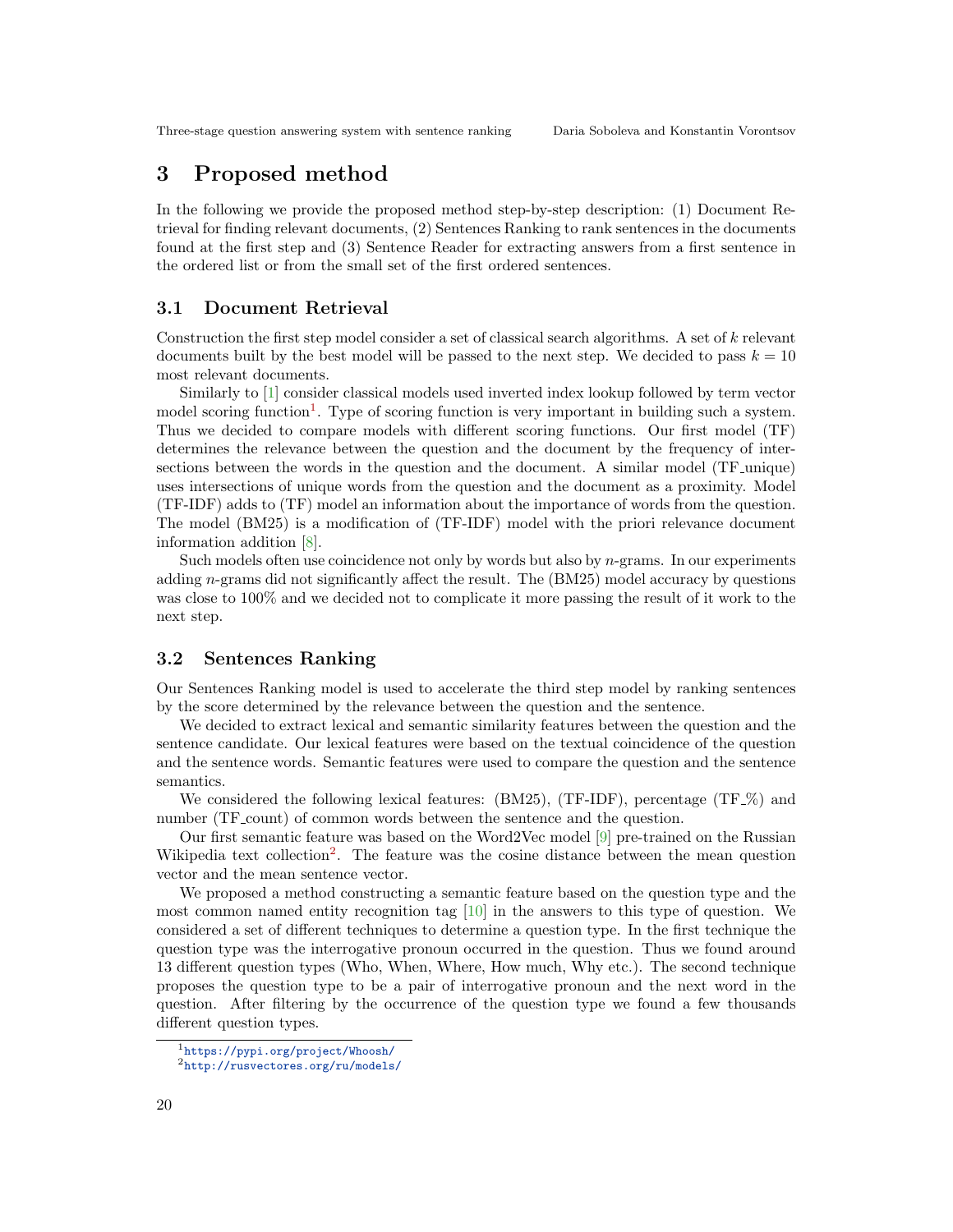The third and most successful method of determining the question type was based on the clustering model kmeans. TF-IDF question representation was compressed with PCA to 50 dimension. For each of the interrogative pronoun we added the indicators of their presence in the question. Then all features described above were used to construct a clustering model kmeans. As a result the question type was the cluster number. It was enough to use 100 clusters to receive an appropriate result. Each cluster consisted of the close in sense questions. For example one cluster consisted of questions about an event time, the other one – about an event place, etc.

The final feature is the presence in the sentence the named entity tag appropriate to the name entity tag frequently found in the answers to this type of question.

As for machine learning model (ML) we considered a binary classification model predicting the probability and the ranking models. Our best model was binary logistic regression predicting the probability which we used as a rank to sort the sentences. This approach allows us not to lose potentially good sentence candidates at the second step.

The most relevant k documents with the sentences ranked were passed to the next step.

### 3.3 Sentence Reader

The third step is to find the answer to the question in the sentences arranged in the second step. Similarly to [\[1\]](#page-6-0) we used the recurrent bidirectional neural network predicting the beginning and the end of the answer in the sentence. We use 3-layer bidirectional LSTMs with  $h = 128$  hidden units for both sentence and question encoding, Adamax for optimization and dropout with  $p = 0.3$  applied to word embeddings and all the hidden units of LSTMs. This architecture was proposed in article [\[1\]](#page-6-0).

Our basic model was trained on the Word2Vec [\[9\]](#page-7-6) representations of the question and the tokens in sentences.

In addition to the basic features we used lexical features and semantics features between the question and the token. Our lexical features were BM25 and TF-IDF score between the question and the token.

Similarly to the second step semantic features we added cosine distance between the average question vector an the token vector.

We also added the semantic feature based on question type the same way we did at the third step. The only difference is the final feature now is the set of all named entity tags combinations from the question and the tokens in sentences. We named this features as (Interaction) as it helps the model to understand the interaction between the named entity tag in the question and the token.

In addition followed by [\[1\]](#page-6-0) for each token we added the named entity tag and a part-ofspeech.

We need to say the semantic features used in both the second and the third steps were more suitable for the third step demonstrating stronger improvement. At the third step we considered two algorithms to construct the question answering system. In the first algorithm the Document Reader model predicting the beginning and the end of the answer for all sentences among k documents. In the second algorithm the Sentences Ranking step were used to rank sentences to give the Document Reader the first relevant sentence or a small set of relevant sentences. The Document Reader model predicting the beginning and the end of the answer in the set of arranged sentences. If the probability of the found answer was higher than the threshold then the found answer was given as the final without viewing the remaining sentences. This approach allowed to reduce the time of the question answering system approximately 16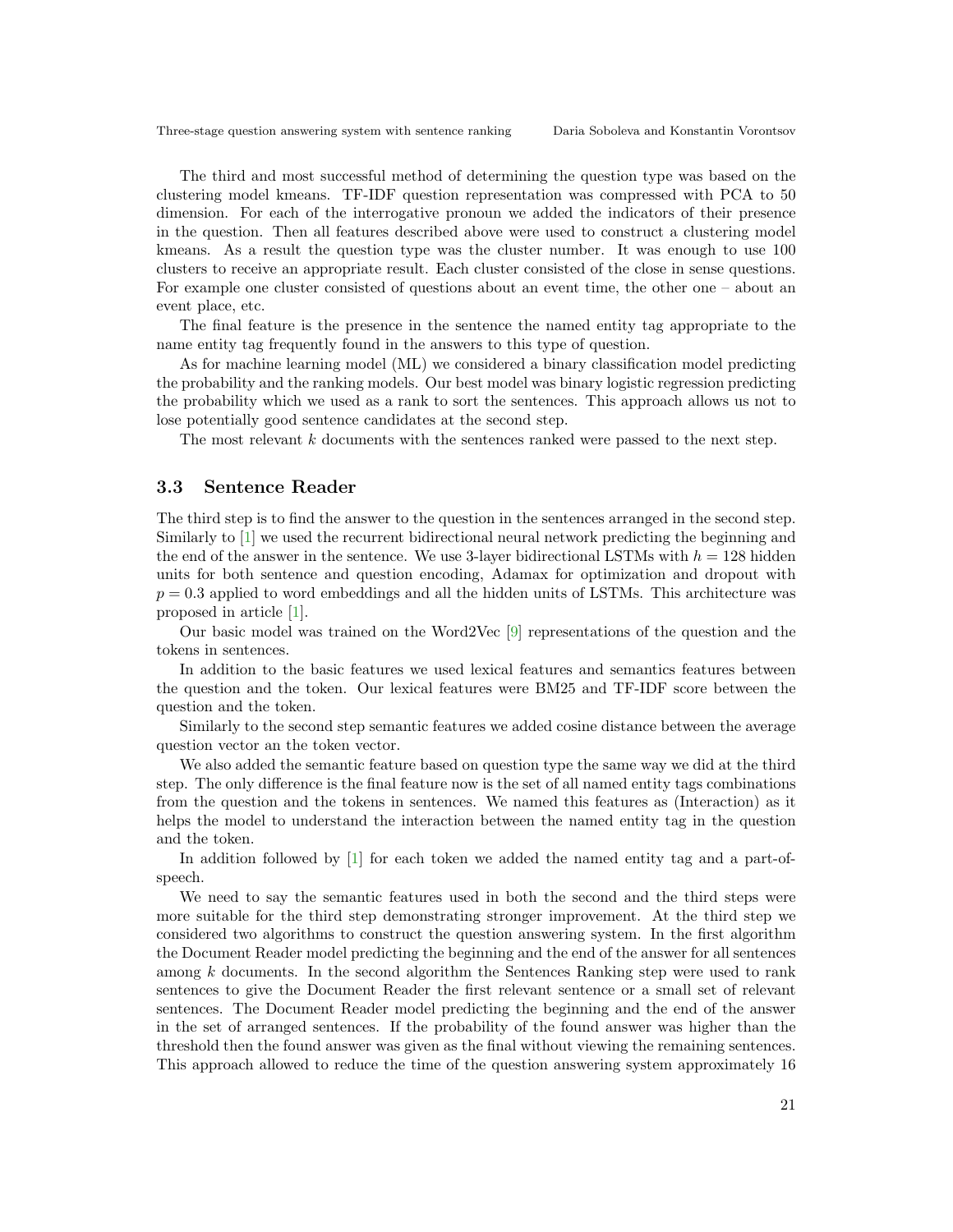<span id="page-4-1"></span>Table 1: Comparison of Document Reader models. Sub-sample of 1K unique questions,  $k = 10$ .

|                 | $TF$ -unique   $TF$ -IDF   BM25 |      |      |
|-----------------|---------------------------------|------|------|
| $0.66 \pm 0.76$ |                                 | A 88 | በ 97 |

times without significant losses the quality. The best threshold was around 0.25 found on the validation.

# 4 Data

Our work relies on the data provided by the organizers of the Sberbank Data Science Journey competition<sup>[3](#page-4-0)</sup>. The dataset contained 50K unique question and answer pairs highlighted by assessors in Russian Wikipedia paragraphs. For each question there was a single document containing the correct answer. In the dataset the question in average consisted of 9 words and the answer was about 4 words in average. Wikipedia paragraphs had in average 101 length in words and 7 length in sentences. The questions were presented in natural language and formed by the assessors themselves.

# 5 Experiments

In the following sections we present evaluations of our Document Retriever, Sentences Ranking and the Document Reader modules. For each module the quality metrics will be described and the final results will be provided.

### 5.1 Document Retrieval

Table [1](#page-4-1) compares models with different scoring functions on the sub-sample contains 1K unique questions. Our quality metric was Accuracy of the first 10 documents. Results indicate (BM25) model to be the most competitive through the all described models demonstrating the Accuracy close to 100%.

### 5.2 Sentences Ranking

The average by questions Area Under Curve (AUC) was used to demonstrate the ranking quality of Sentences Ranking module. For each particular question we had in average 70 sentences. Results in table [2](#page-5-0) indicate that all lexical features can be used separately on the second step because of 94% AUC. That means the right sentence is in average on the 4th place in the arranged list. Finally the best lexical and semantic features were used to construct (ML) model which was a binary logistic classification predicting probability the answer occurs in the sentence. We used this probability as a score function to determine the relevance between the question and the sentence. The (ML) result was 97% AUC guaranteeing the right sentence in average to be on the 3rd place.

<span id="page-4-0"></span><sup>3</sup><https://github.com/sberbank-ai/data-science-journey-2017>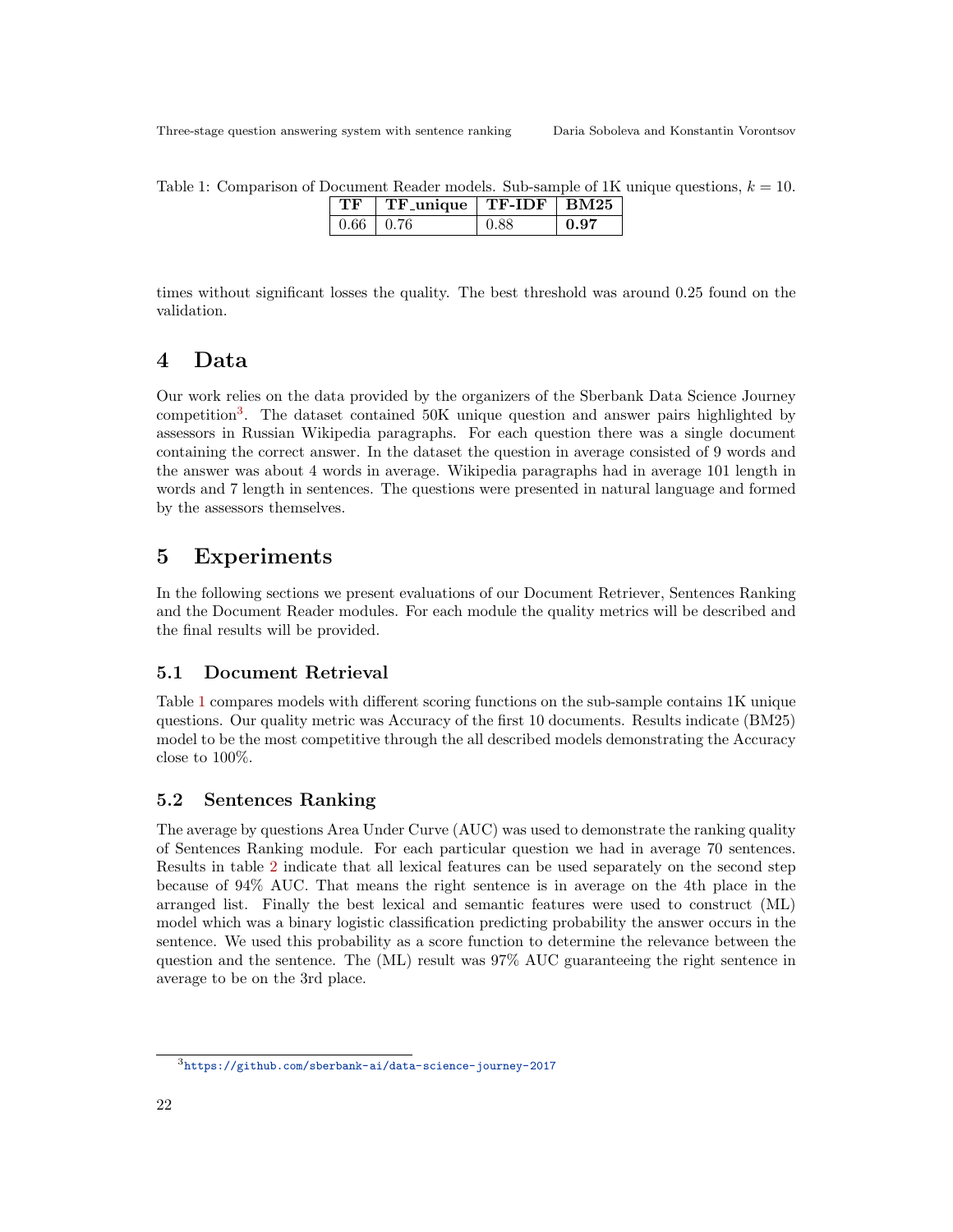|  | Table 2: Comparison of Sentences Ranking models on the validation set. |  |  |  |
|--|------------------------------------------------------------------------|--|--|--|
|  |                                                                        |  |  |  |

<span id="page-5-0"></span>

| <b>BM25</b> | $\sim$<br>Term<br>$\frac{9}{6}$ | Term<br>count. | MT |
|-------------|---------------------------------|----------------|----|
|             | 94                              |                |    |

<span id="page-5-1"></span>Table 3: Comparison of Sentence Reader models on the validation set. The 10 epoch.

|       |       |       |       | Base   Ner, Pos   Cosine_dist   BM25, TF-IDF   Interaction |       | ALL   |
|-------|-------|-------|-------|------------------------------------------------------------|-------|-------|
| start | 45.57 | 49.36 | 50.16 | 50.88                                                      | 51.31 | 52.63 |
| end   | 42.25 | 47.03 | 47.72 | 47.89                                                      | 49.76 | 50.14 |
| exact | 29.01 | 33.71 | 34.58 | 34.90                                                      | 36.38 | 36.88 |

#### 5.3 Sentence Reader

The Sentence Reader module was the final step in our question answering system. We used accuracy of the beginning (start), the end (end) and complete coincidence of the answer determination (exact). Table [3](#page-5-1) provides the results on the 10th epoch. We can see that each individual feature improves the quality of the basic model (Base). The greatest improvement shows the (Interaction) feature which was based on the question type and the most frequent named entity tag in the answers to this question type. The final model used all the features described above demonstrating the best accuracy of determining the beginning, the end and the exact match between predicting answers and the right answers.

The Figure 1 shows arranged model with threshold around 0.25 is a competitive one accelerating not arranged model around 16 times on 100 questions from the validation set.

The Figure 2 shows the dependence between model quality, execution time and number of sentences viewed. We demonstrated that the quality between 3 and 5 sentences viewed differs by 1% but the execution time is already 5 times different.

We also considered the results on the 40th epoch for the best model. Accuracy of determination both answer ends was around 60%. Full match accuracy was around 50% on both training and validation sets.

### 6 Conclusion

In this paper we studied a task to create a question answering system for Russian language. We proposed a technique to accelerate the recently proposed methods by separating the question answering system into the three successive steps. This technique allowed us to reduce the time of the question answering system approximately 16 times without significant losses the quality. At the first step Document Reader step was used to find the set of the  $k$  most relevant documents. The best model was BM25 demonstrating the quality close to 100%. The second Sentences Ranking step arranged the sentences in the set of k most relevant documents. The best model was binary logistic regression predicting the probability which we interpreted as a score function. This model was trained on the set of best lexical and semantic features. The final Sentence Reader step found the answer in the arranged list of sentences. The best model was a recurrent bidirectional neural network trained on the set of basic features with addition to interaction, text matching and cosine distance features improving the quality by 15%.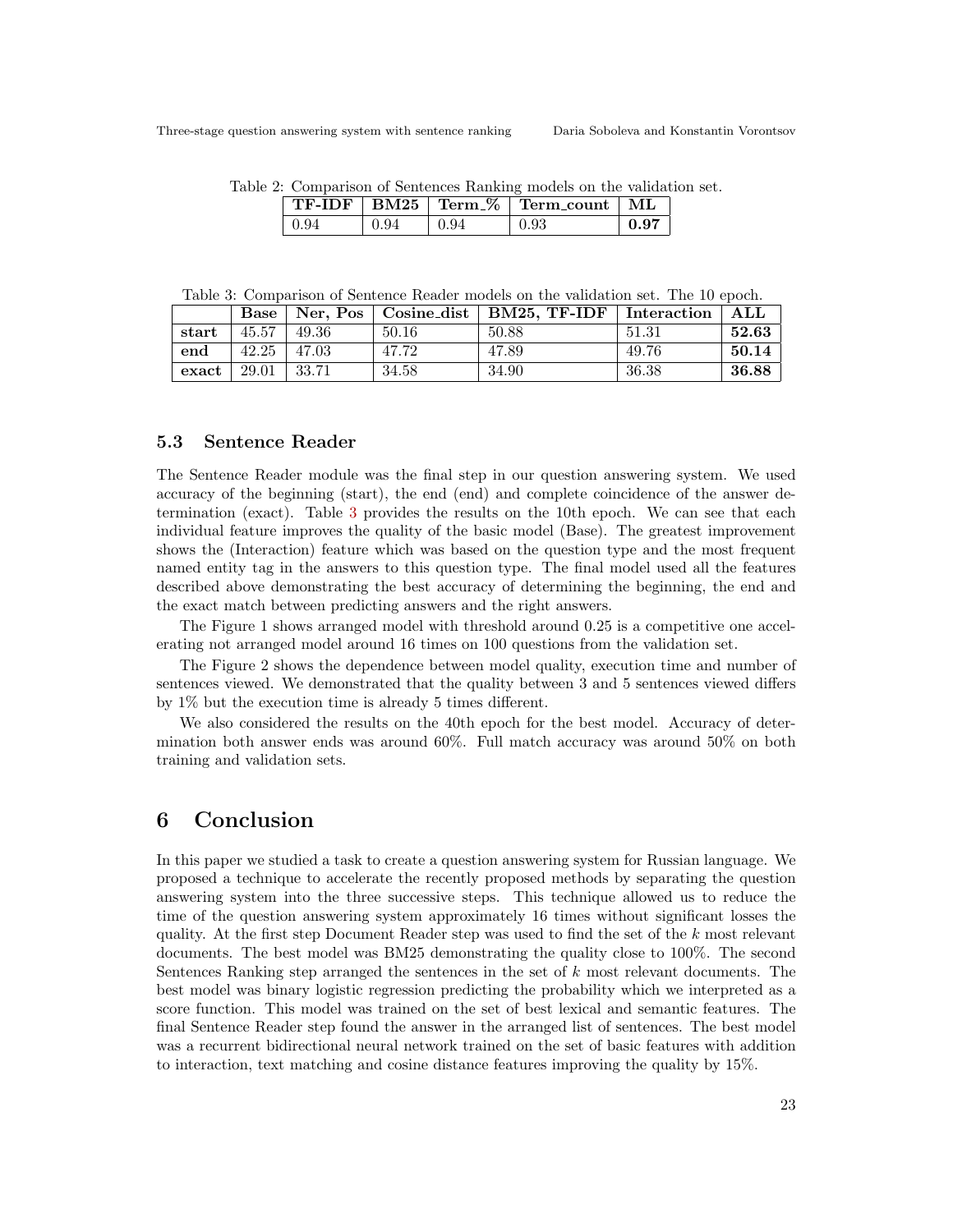



Fig. 2.: Quality and time by number of sentences viewed. Subsample 100 questions.

#### Acknowledgements

The research was made possible by Government of the Russian Federation (Agreement 05.Y09.21.0018).

# References

- <span id="page-6-0"></span>[1] Danqi Chen, Adam Fisch, Jason Weston and Antoine Bordes. Wikipedia to Answer Open-Domain Questions. // Proceedings of the 55th Annual Meeting of the Association for Computational Linguistics (Volume 1: Long Papers). Vancouver, Canada, 2017, P. 1870–1879.
- <span id="page-6-1"></span>[2] Karl Moritz Hermann, Tomáš Kočiský, Edward Grefenstette, Lasse Espeholt, Will Kay, Mustafa Suleyman, Phil Blunsom. Teaching Machines to Read and Comprehend. //NIPS'15 Proceedings of the 28th International Conference on Neural Information Processing Systems. Montreal, Canada, 2015. P. 1693–1701.
- <span id="page-6-2"></span>[3] David Ferrucci, Eric Brown, Jennifer Chu-Carroll, James Fan, David Gondek, Aditya A Kalyanpur, Adam Lally, J William Murdock, Eric Nyberg, John Prager, et al. Building Watson: An overview of the DeepQA project. //AI magazine, 2010. P.59–79.
- <span id="page-6-3"></span>[4] Huan Sun, Hao Ma, Wen-tau Yih, Chen-Tse Tsai, Jingjing Liu, and Ming-Wei Chang. Open domain question answering via semantic enrichment. //In Proceedings of the 24th International Conference on World Wide Web. ACM. Florence, Italy. P. 1045–1055.